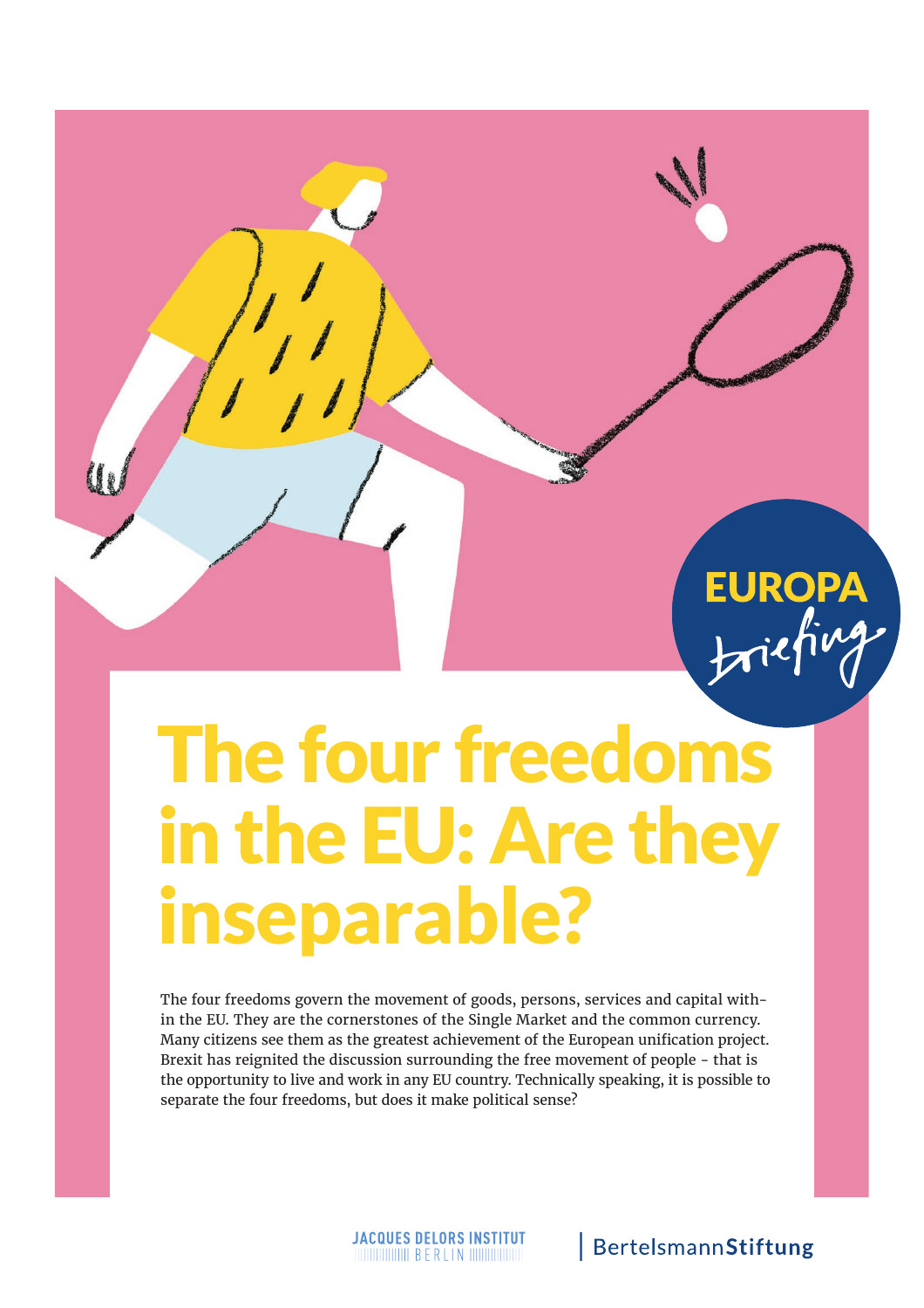# What role do the four freedoms play in the EU?

**The four fundamental freedoms have been legally guaranteed since 1986:** They state that goods, services, capital and persons can move without restriction within the EU. Four out of five EU citizens believe that these four freedoms sit alongside peace on the continent as the greatest European achievement ever.

**These freedoms are cornerstones of the European Single Market.** They strengthen trade within the EU. Two-thirds of all goods produced in the EU are exported to another EU country. Since the EU is the world's largest single market, this free exchange generates positive  $\Theta$  welfare

effects. Studies show that the EU's gross domestic product (GDP) has grown by several percentage points thanks to the Single Market.

**The euro is also supported by the four freedoms.** They contribute to evening out economic imbalances among the euro-area member states. Booms and downturns are mitigated, because goods and capital in particular can go wherever there is demand. These powers of adjustment apply to jobseekers and

services as well provided that language barriers and regulations permit this. At the same time, the euro facilitates the integration of the Single Market: the exchange rate risk disappears and prices can be more easily compared.

#### **The four freedoms set the EU apart**

**from other**  $\Theta$  **free trade zones, al**though, technically speaking, it is possible to implement only some of the fundamental freedoms: for example, CETA, the free trade agreement between the EU and Canada, provides for the removal of tarifs but not for the free movement of people. In fact, the majority of international trade agreements, such as NAFTA – the North American agreement between the United States, Canada and Mexico – reduce trade barriers but do not create a single market. The four fundamental freedoms are controversial within the EU, even if the European Single Market serves as a model for many regions.

### $\bullet$

#### Welfare effects

The sum of advantages that exist for producers and consumers. In the Single Market, welfare effects arise primarily due to lower production costs in a market of 500 million consumers and lower prices resulting from increased competition among 32 million small and medium-sized companies (SMEs).

#### Free trade area

In a free trade area, all tariffs and other trade barriers are gradually dismantled by participating countries. However, they usually retain sovereignty over their trade policy vis-à-vis non-member states.



*"Access to the single market [is] only possible under the condition that the four fundamental freedoms are complied with. Otherwise, compromises need to be negotiated. There can be no cherry-picking when it comes to these [Brexit] negotiations, because that would have fatal consequences for the other 27 member states. We cannot allow such consequences to occur."*

**Angela Merkel, German Chancellor**  in a speech at the dbb annual conference in Cologne on 9 January 2017



*"The EU says there cannot be any cherry-picking, that there can only be free trade if there is free movement of labour. From an economic viewpoint that's nonsense because when people cannot migrate the profits from free trade are particularly large on all sides."*

**Hans-Werner Sinn, President Emeritus of the ifo Institute**  in the Frankfurter Allgemeine Zeitung on 16 March 2017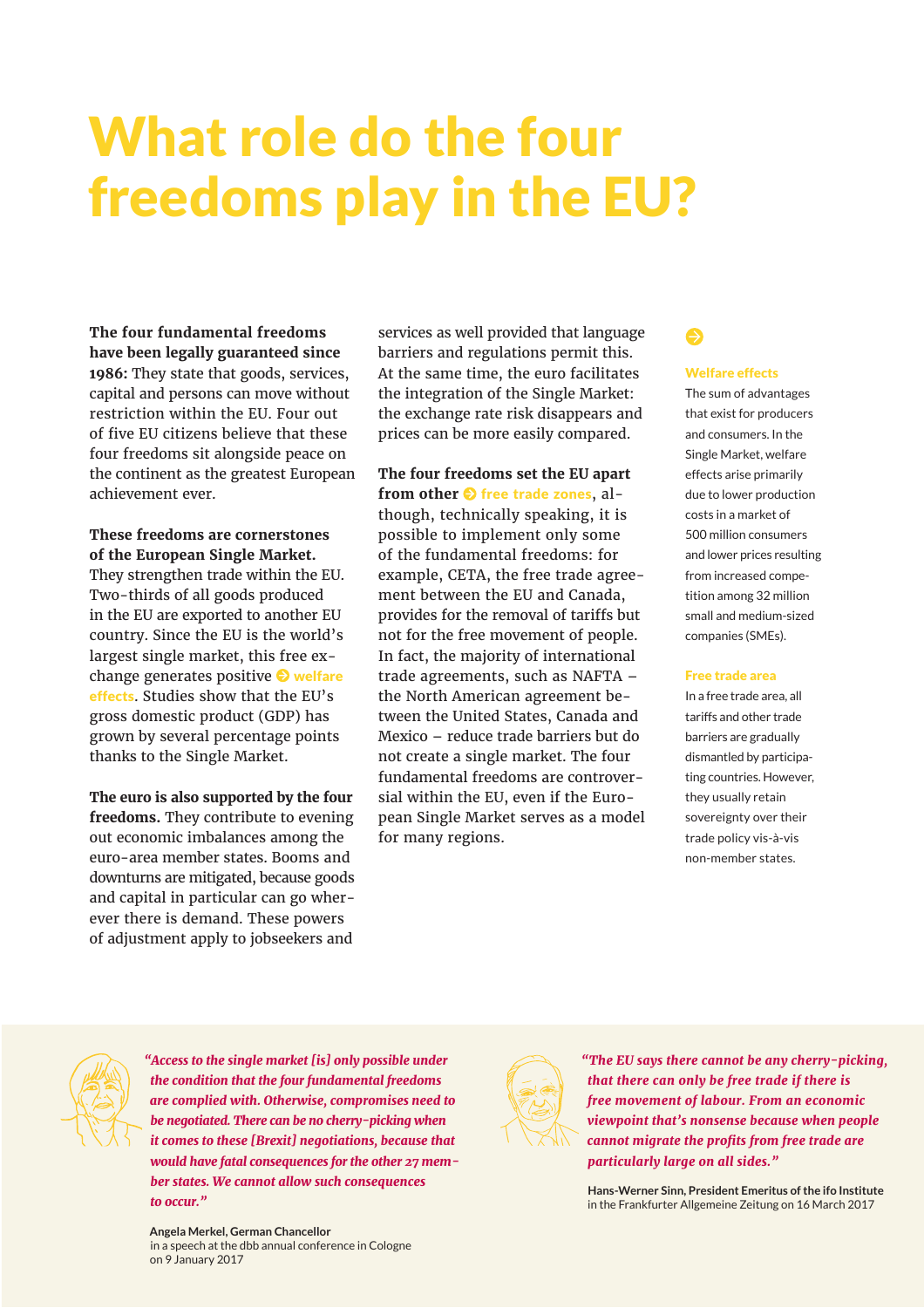# Can the four freedoms be separated?

**The**  $\odot$  **free movement of workers is especially under discussion across the EU.** The Brexit debate centres around national control over immigration and restricting social benefits for other EU citizens. In some EU countries, there have been calls to regulate workers' pay from lowerwage EU countries so that they cannot undercut domestic wages. Others have demanded that locals should be given priority in the search for work in sectors with high levels of unemployment. Still others fear that recently-arrived Europeans may abuse the social benefits system without working. Yet, the evidence suggests that  $\Theta$  national social welfare systems are used less often by other EU citizens than by locals: the average employment rate among other EU nationals has stood at around 82 percent, while that for the local population was just 77 percent.

#### **Problems with implementing the four freedoms exist elsewhere too:**

The transport of goods is the most integrated sector to date. But although services now account for more than two-thirds of the European economy,

cross-border exchanges still face numerous legal obstacles that limit mobility. In particular, the Single Market lags behind in the integration of digital services. According to European Commission estimates, an integrated digital single market could increase EU gross GDP by more than 400 billion euro a year. Moreover, the diferences in interest rates for the private sector and the high level of unemployment in some countries underline that there is still no uniform capital and labour market.

**At the political level, the EU retains the fundamental freedoms; however, their implementation has been sluggish.** At the same time, suggestions that, in the future, there should officially be two models  $$ one with all four freedoms and one with restrictions – have not found majority support even though slow implementation of the measures has often seen the Single Market fall short of expectations.

### ●

#### Free movement of workers

EU citizens are free to choose their place of work and have the same legal rights as locals regarding access to employment. For the purposes of their employment, both they and their family members have a basic right of residence. Jobseekers, however, may be asked to leave the country after six months.

#### National social systems

EU member states can regulate access to their social welfare systems. In several cases in 2016 the European Court of Justice decided that EU migrants may be refused social benefts during the frst three months of their stay.

*"But – as I have often said in recent months – you cannot fall in love with the single market. […] This is why I am constantly stressing the need not only for a frontier-free area but also for the fanking policies which will open up new horizons for the men and women who make up this Community of ours."*

**Jacques Delors, former President of the European Commission**  in a speech to the European Parliament on 17 January 1989



*"European leaders have said many times that membership means accepting the "four freedoms" of goods, capital, services and people. […] And that is why both sides in the referendum campaign made it clear that a vote to leave the EU would be a vote to leave the Single Market."*

**Theresa May, British Prime Minister**  in her statement on the Brexit negotiations on 17 January 2017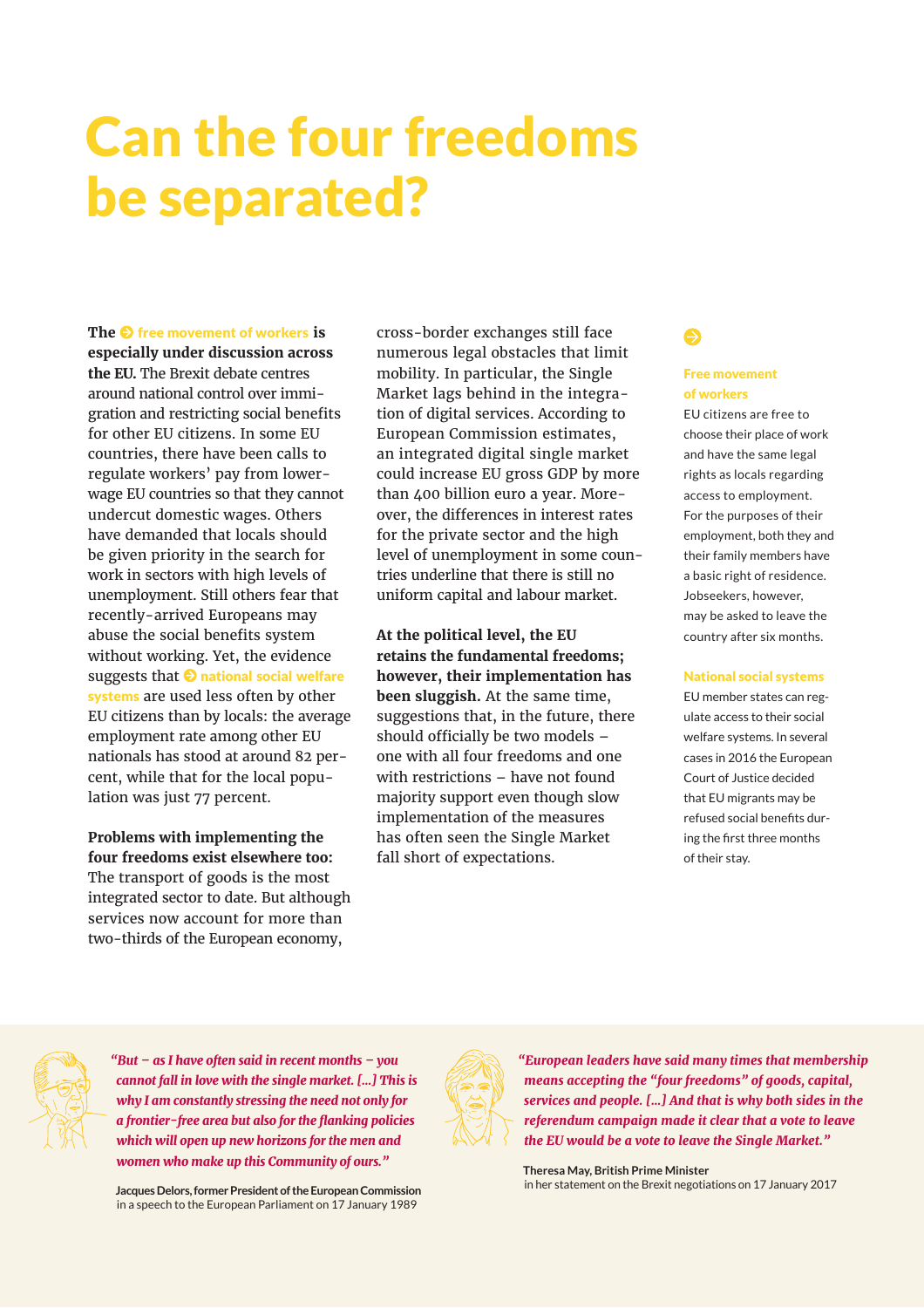# FOUR FREEDOMS

#### SCENARIO 1 Restriction of the fundamental freedoms

A look

ahead

There have already been various temporary restrictions on the free movement of persons within the EU. Following the enlargement phases of 2004, 2007 and 2013, the "old" EU countries could limit immigration from the new member states for up to seven years. EU critics repeatedly demand restrictions on other freedoms as well, such as cross-border services not subject to the same regulations as local ones and hence available at a lower price. The transport of goods could be restricted in this scenario, too. Individual countries could demand temporary exemptions from regulations to shield start-ups from competition.

Such measures could ease conflicts in the short term. In the medium<br>term, however, the effects would be difficult to predict, as the funda-<br>mental freedoms are part of a political agreement relying upon<br>all countries invol of the free movement of people. It remains unclear how the Single Market, the euro area, and therefore the EU could remain intact if the fundamental freedoms were restricted over the longer term.

#### SCENARIO 2 Partial deepening: "Single Market light"

In March 2017, a European Commission strategy paper raised the possibility of concentrating on deepening core areas of the Single Market in the future while at the same time holding back in other policy areas. In this scenario, for example, the EU could introduce a uniform set of rules for economic sectors with cross-border activities such as energy or transport. Moreover, current bureaucratic obstacles, such as diferent national approval laws, could be dismantled if necessary.

 $\overline{\mathbf{z}}$ 

 $(y_U$ 

Advances could therefore be made more quickly in less controversial areas, while disputed ones would eschew turther integration.<br>Nonetheless, this scenario ignores the fact that the Single Market<br>is not a compartmentalized system. It is not only a key component<br>of the euro area; accom would also fall by the wayside.

#### SCENARIO 3 Completion of the Single Market

The third scenario would see all obstacles restricting the free movement of goods, services, capital and persons dismantled. Unlike the "Single Market light" scenario, this option would do more than just select individual areas where deepening could take place. According to opinion polls, the majority of EU citizens favour implementing all four freedoms. Estimates suggest that EU GDP could grow by several percentage points if the service sector were completely integrated. The digital sector also has unexploited growth potential. The Capital Markets Union and a deeper banking union, which would drive forward the expansion of cross-border lending, would also be on the cards in this scenario. A coordination of social welfare systems, such as in unemployment benefts, long-term care or parental allowances, is conceivable here too.

**EUROP** 

 $\pi$ iefiv

 $\mathbf{u}$ 

The third scenario also represents a political challenge. Most EU countries have implemented only a few country-specific reforms to<br>deepen the Single Market during recent years. Full implementation<br>of the four freedoms would require a large number of national<br>reforms and compromises at E For this reason, the political challenge in this scenario has two elements: national governments would need to implement the reforms consistently but, equally, they would also have to ofer new and secure prospects to those citizens who would lose out under any further integration of the Single Market. These could include, say, retraining programs or investing in new occupational felds.



#### What Europeans think about the free movement of persons  $\begin{pmatrix} \#2 \end{pmatrix}$



Sources: Eurostat 2016, authors' calculations; Eurobarometer 86: data collected in the autumn of 2016. Respondents = 27 705.

most important sales market #1 EU exports in billion euro Distance to the frontrunner in 2010 and 2017 **FACT** What Europeans think about the **FACT** The European Single Market has become a more attractive business location since the crisis **FACT**



The so-called Distance to Frontier score describes the distance to the best-possible conditions for doing business in an economic area. If a country were to be the leader in all of the more than 10 indicators the indices up the indices up the index, it would have a value of 100. The EU has ge worse than comparable economic areas, but it has managed to lower the distance since 2010. New member states and crisis countries in particular have caught up. Source: World Bank 2017, authors' calculations.



For EU countries, the Single Market is the



64 percent of all EU exports go to other EU countries. In 2017, this corresponded to goods worth over 3 000 billion euro. Within the EU, Germany is the most important trading partner for most countries. Source: Eurostat 2017.



*"The EU should not separate the four fundamental freedoms, but instead adhere to the political agreement: frstly, because only then can the EU exploit the positive efects of the Single Market; and secondly, because otherwise the euro could become unstable."* 

Dr. Anna auf dem Brinke<br>The author is Research Fellow at the Jacques Delors Institut – Berlin. www.strengthentheeuro.eu<br>Www.strengthentheeuro.eu